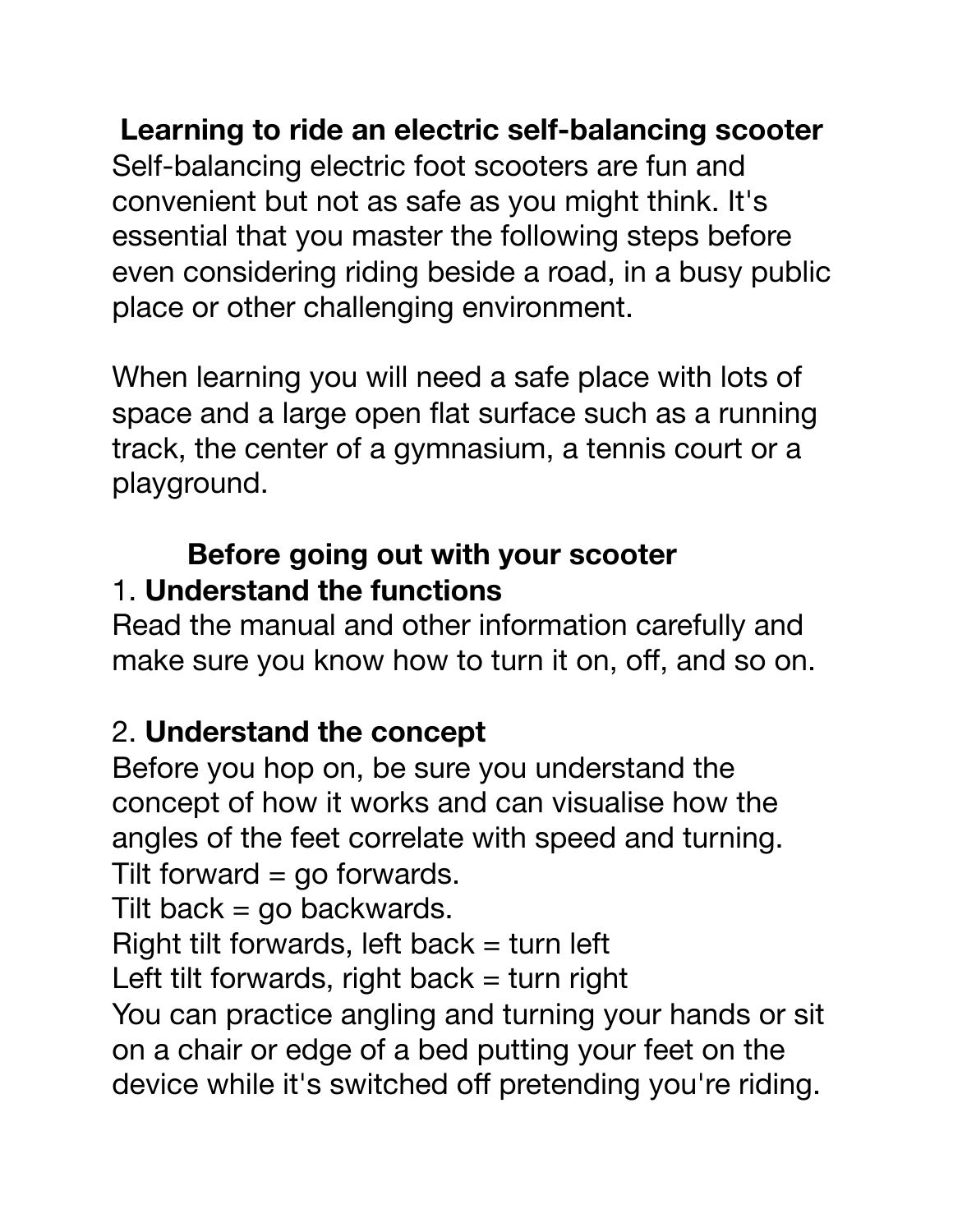### **In a safe practice location**

# 3. **Getting on**

Put your dominant foot level on the scooter and bring the other foot up quickly.

# 4. **Getting off**

Step off behind the scooter keeping one foot level on the platform to prevent the scooter rolling away.

# 5. **Stopping**

Practice regular stopping as well as abrupt stopping at high speeds. For high speed stopping as you tilt your feet back crouch down with hands level to the ground until you reach a stop. You should aim to be able to come to a complete stop in the shortest possible distance (about 1 to 1.5 m for the Hovertrax at near top speed).

## 6. **Turning**

Practice turning on the spot (one foot tilting back, the other tilting forward) and turning at speed (one foot level, the other tilting forward). You could use plant pots or other such objects to form a practice slalom course.

# 7. **Reversing**

Practice going backwards.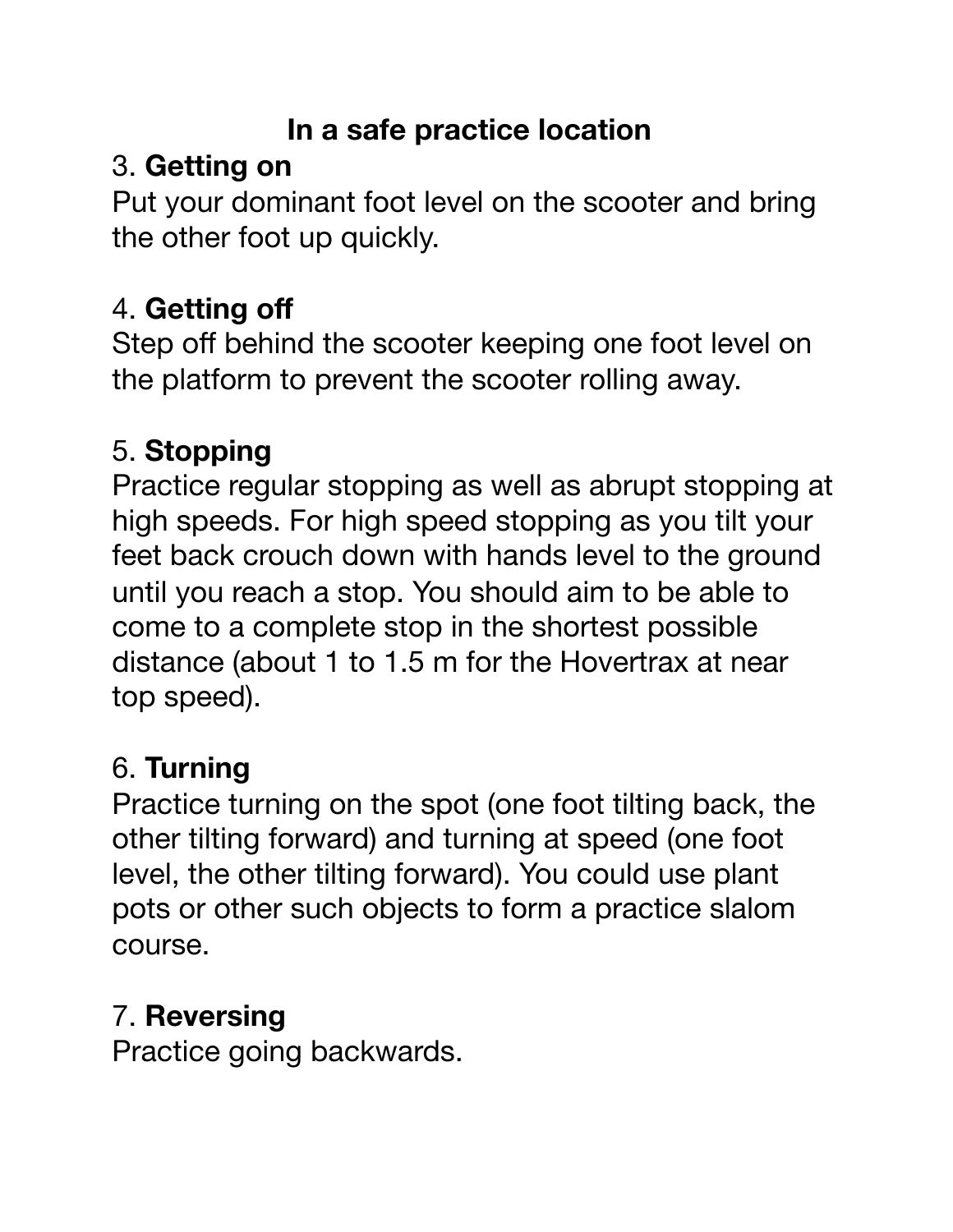### 8. **Reversing & turning**

Practice going backwards and turning.

### 9. **Stepping off while moving**

Many foot scooters may get stuck on rough terrain. To prepare for this learn to step off while going at speed. Be extra careful because if when you step off your foot pushes down on one side of the platform the scooter will move in the corresponding direction. It could zoom out from under your feet or even back under your feet.

Go slowly in a straight line and then while moving take a quick and little step putting one foot in front of the machine resting on your toes with the heel up. Then follow with a larger step with your other foot flat on the ground. The first foot should stabilize you and stop the machine from rolling on as it goes into the sole of your shoe.



Only once you're ready and have fully mastered the other steps should you very carefully and very gradually have a go at seeing how fast you can go